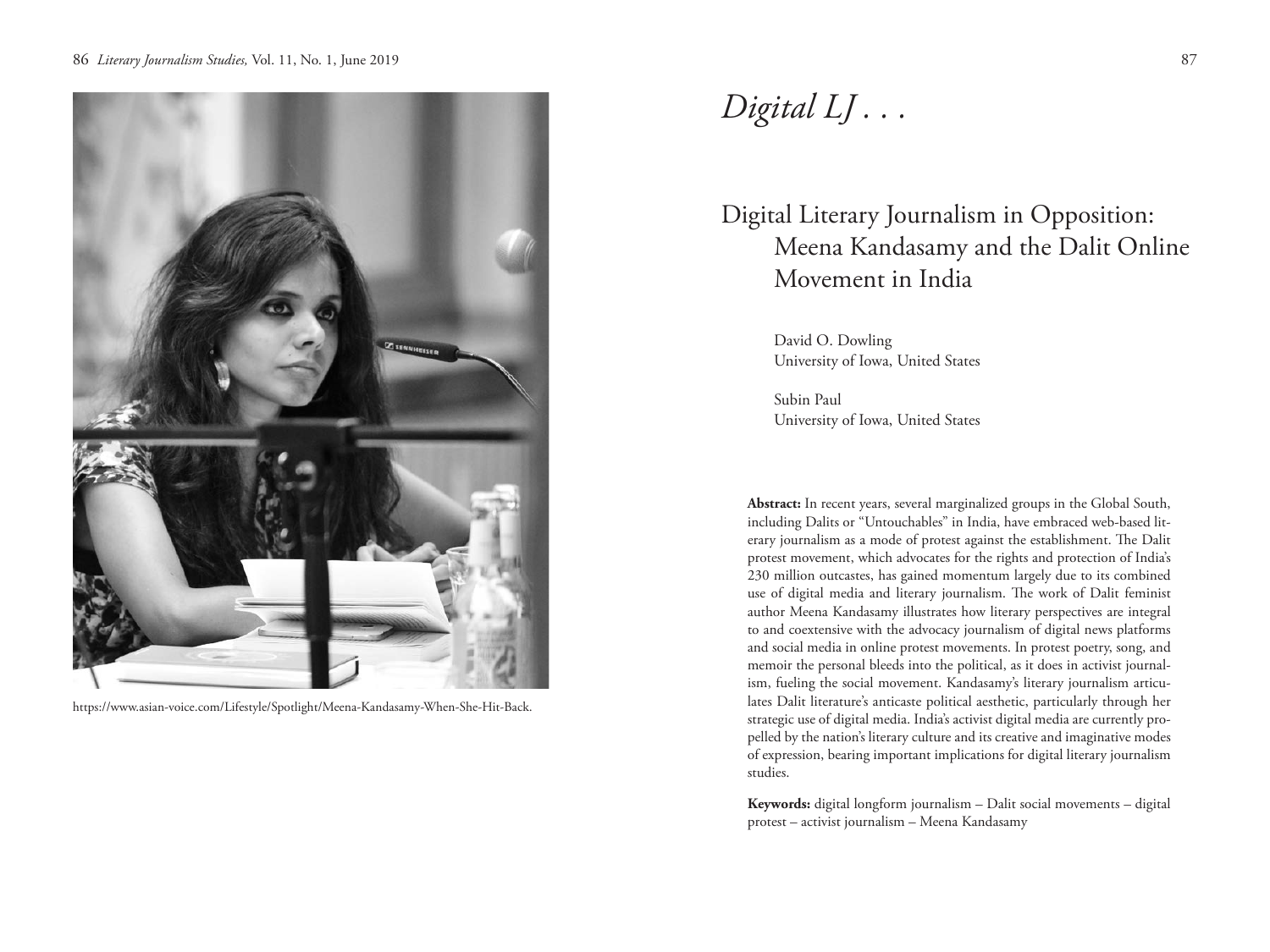## 88 *Literary Journalism Studies,* Vol. 11, No. 1, June 2019 DIGITAL LJ 89

In a longform narrative article published in the society section of *Outlook*<br>magazine, feminist writer and journalist Meena Kandasamy attested, "my n a longform narrative article published in the society section of *Outlook* skin has seen enough hurt to tell its own story."1 Her nonfictional testimony formed the basis of her autobiographical novel, *When I Hit You: Or, a Portrait of the Writer as a Young Wife.* In it, the power of digital media takes center stage when the author's husband withdraws her online access. "What I find impossible to fathom," she writes, "is how I now find myself in the position of having my online freedom curtailed. I never thought that it would be so important to me until it was."2 His chief means of control is through digital communication. Tension escalates when her deadline for a story on gender inequality for *Outlook* nears. After badgering her with "suggestions that I have slept with the entire editorial team at *Outlook*, . . . he takes my laptop out of my travel bag" prior to their departure to visit his family "and leaves it on the table. . . . 'This is going to stay here,' he says, . . . '*Should I remind Writer Madam that she is also a wife?* " Undeterred, she resolves "to compose whole sentences and paragraphs at a stretch in my mind. It is an article that I entirely key in on my phone, a clunky Nokia E63."3 However, "the new Mangalore SIM card that my husband has got for me does not have a data plan, and there is no way I can transmit my article. At some point, I want to call the editor at *Outlook* and read out what I have written for someone on his team to take down."4 But she hesitates to do so for her fear of being discovered during the half hour she would need to complete the task. Now anxious,

My fear of him gives way to my fear of missing the deadline. In desperation, I come up with the riskiest of strategies. I remember my husband and the USB dongle that allows us to connect to the internet are never parted. What makes the dongle an internet-ready device is the data-powered SIM card inside it. When he has gone off to have his evening bath, I rummage through the pockets of his clothes and find the dongle. I quickly remove the SIM card, hide it in the side seams of my *kurta*, and leave everything looking as untouched as before. When my turn to use the bathroom comes, I hurry inside, my phone well hidden in a towel, replace the SIM card, and send the article across a very slow Opera browser, with no formatting, no italics. . . . I hurriedly put the SIM card back in the dongle so that there's no trace of the crime.<sup>5</sup>

Upon her return, she checks her email from her *Outlook* editor: "Three words: *Got it. Brilliant.*"6

In this narrative account drawn from her own abuse at the hands of her husband in protest of the brutal treatment of women, Kandasamy recalls how the restriction of her access to digital media, and thus her capacity to meet her editor's deadline for the magazine *Outlook*, wounded her more deeply than she expected. Her story is a metonym for digital media's instrumental role



Writer and journalist Meena Kandasamy at the 2016 Kerala Literature Festival. Wikimedia Commons

in the current Dalit social movement, in which India's lowest caste has refused to be silenced. The factual foundation of "this novel is shamelessly informed by my own experience . . . of marital violence," Kandasamy affirmed, particularly in the context of pursuing her career as an author and literary journalist.7 It should be noted that similar novels based closely on their authors' own journalism—as with Upton Sinclair's *The Jungle*, the topic of the inaugural conference of the International Association for Literary Journalism Studies in 2006<sup>8</sup> qualify as literary journalism.9

When asked about the scene, Kandasamy mentions that her "husband's hatred of Facebook/email/cellphones/ MacBook [is] not because they are capitalist icons, but rather because they enable her a freedom that he cannot sufficiently control." She is careful to disavow media determinism, noting that com-

munication technology can be both a tool for women's liberation and for "possessive idiots [to] track their partner's movements by installing spyware."<sup>10</sup> In her *Outlook* piece, her husband's use of "twisted computer power-cords" to lash her suggests the vicious affordances of digital technology.11 But the narrative structure of the earlier scene—captured in her dramatic scramble for a technological means to compose and submit her story on behalf of



Meena Kandasamy's early work on UltraViolet (October 2008) is one of the activist online platforms where she developed the political aesthetic of her literary journalism.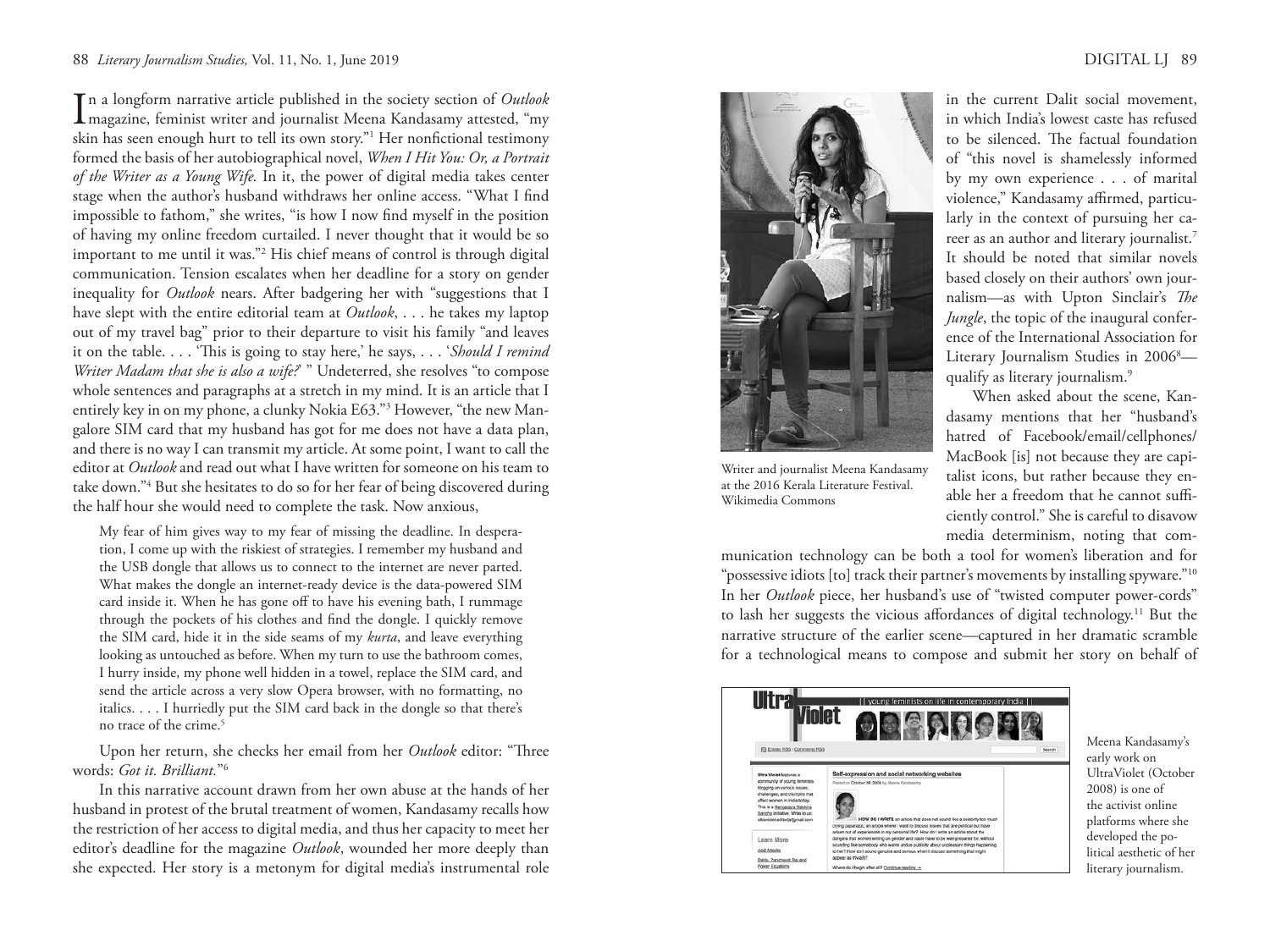### 90 *Literary Journalism Studies,* Vol. 11, No. 1, June 2019 DIGITAL LJ 91

women's suffering—attests to the subversive power of digital technologies to circumvent censorious conditions for the production of literary journalism.

An outdated flip phone, a slow Opera browser, a smuggled and transplanted SIM card, all function as "weapons of storytelling" or key props in this "theatre of reality," Roberto Herrscher's concept that Isabel Soares describes as "the crossing of a threshold separating a source-only based journalism from a journalism of scenes and characters."<sup>12</sup> The scene is part of the narrative's larger message that resourceful and inventive use of available digital technologies, no matter how antiquated or disconnected, give voice to the untold stories of abuse in the struggle against patriarchal violence. Digital media for literary journalism, as the scene showcases, are the tools of liberation voiced through finely crafted narrative built on lived first-hand experience.

# **Digital Tools for Intimate Storytelling**

Literary journalists typically project themselves into their own work. But  $\sum_{n=1}^{\infty}$  most pointedly in the cases of Indigenous and Dalit literary journalism, it is done to cast attention on mass suffering. A recent study by Maier, Slovic, and Mayorga spotlighted in *Literary Journalism Studies* revealed that conventional news accounts written according to the inverted pyramid style, and attempting a level of objectivity associated with hard and breaking news, fail to engage audiences when reporting on mass suffering because they lack the personal voice of the subjective narrator and tools of storytelling associated with fiction.13 By contrast, the present study argues that literary journalism—and by extension, the poetry so integral to India's online social protest movement that emerges from literary journalism—allow, as Lindsay Morton observes, for imagining, in Lorraine Code's words, "one's way into the situations of differently situated Others, including . . . the marginalized."14 Dalits suffering a wide range of injustices that include murder and rape represent the sort of mass suffering to which Maier and his colleagues allude. The literary journalism of Kandasamy exhibits a way to imagine that suffering because the genre is effective in carrying out its primary purpose, in John Hartsock's words, "to narrow the distance between subjectivity and the object."15 Contemporary social movements are rooted in the innovative use of new media and distrust of mainstream communication channels to unleash what Nick Couldry calls the capacity for voice and "the need to *narrate* our lives" on current issues.<sup>16</sup>

Oppositional voices resonate through Indian protest poetry, which is inextricably bound to its advocacy journalism. Kandasamy's poetry bears a deep connection to journalism, a blending of the forms to which Thomas B. Connery pointed when he drew on Archibald MacLeish's insightful exploration of poetry and journalism.17 MacLeish argues that



*Dalit Camera'*s main page, pictured here, also produces a YouTube channel featuring Dalit narratives of struggle and resistance that blend journalism with artistic expression.

 . . . an examination of actual poems and actual journalisms would lead any reader to the conclusion that the difference between them, wide though it is, cannot be stated in terms of "creation." Both are re-creations, different in degree but not different in kind, for the material in each case is our human experience of the world and of ourselves; . . . <sup>18</sup>

Dalit poetry, music, visual art, and longform narrative journalistic accounts are now featured on websites such as *Dalit Camera*. 19

The Dalit movement's diverse use of genres and media to report on the Dalit culture and political condition is exhibited in Kandasamy's multimedia project (with visuals by Samita Chatterjee) in the *Illustrated PEN*, a weekly digital publication "that aspires to be at the intersection of literature, journalism, and visual storytelling, where images and words come together in an ever-emerging and essential creative form."20 Kandasamy's contribution is a nonfiction graphic narrative that combines comics journalism and illustrated reportage. Like the rest of her journalism, the piece is focused on social justice through personal narrative. Through this multimedia narrative, she recounts the forms of retaliation she endured after "her defense of the organizers of the 2012 Hyderabad Beef Festival" and voices "her condemnation of the subsequent violence."21 The final frame of the piece depicts Kandasamy surrounded by faceless men converging on her, captioned with a tweet she received threatening gang rape.<sup>22</sup> The images haunt the reader; the writing captures the violence of the multiple rhetorical tactics used to silence her.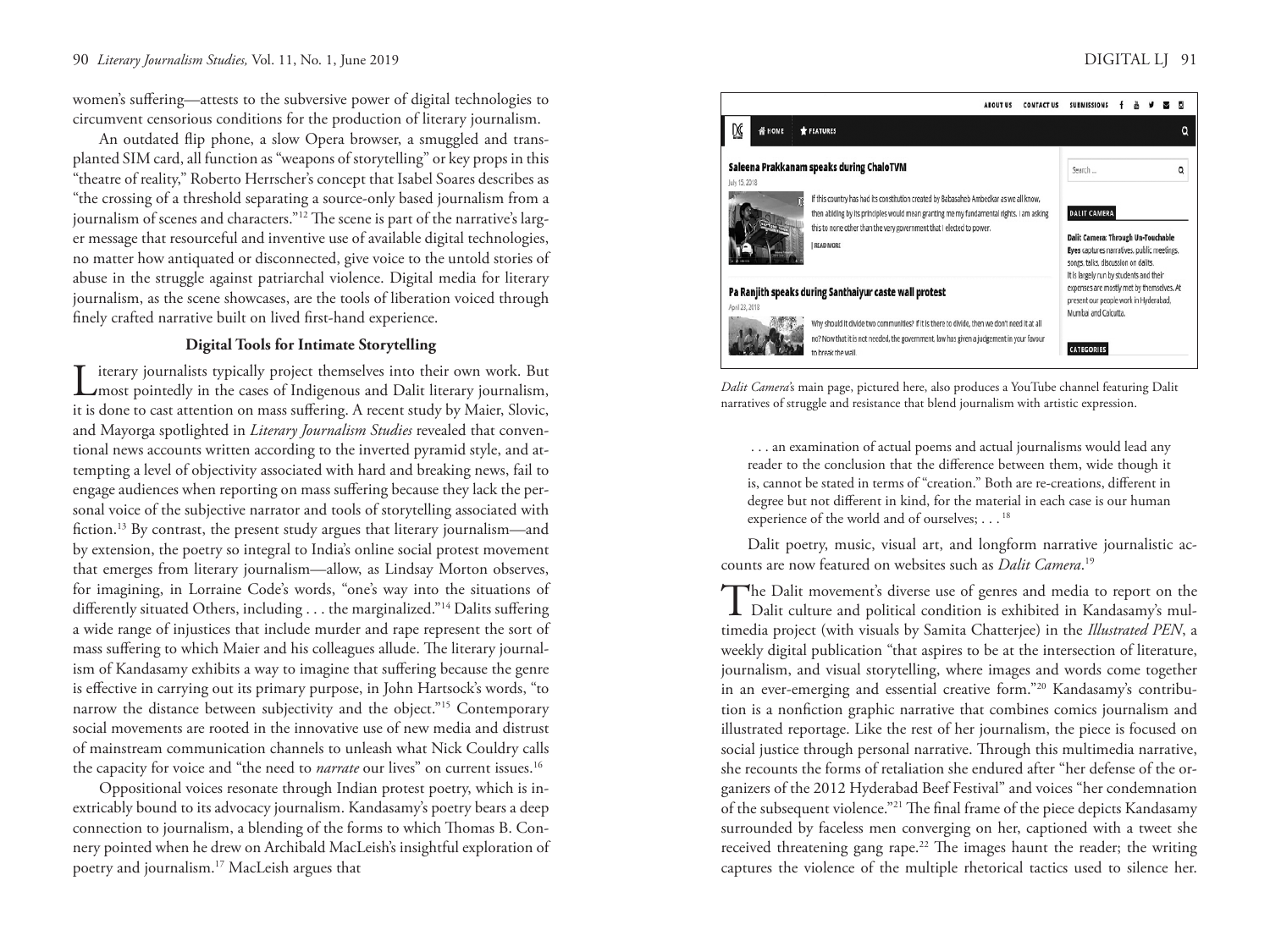

Final frame of Meena Kandasamy's multimedia digital journalism with graphic art by Samita Chatterjee in the *Illustrated PEN* weekly online magazine, June 25, 2015. The piece narrates the multiple forms of backlash Kandasamy endured after voicing her political views on the beef controversy in India.

As with *When I Hit You*, she renders her experience through moving narrative on behalf of the plight of India's women.

Kandasamy's work can be under-<br>
stood as an important development extending from digital literary journalism, "the genre [that] has experienced an extended renaissance over the last decade," according to Josh Roiland.23 Digital longform's politically efficacious content online has moved intellectuals and activists. But as Roiland notes, the movement fell prey to news organizations intent on associating their brands with the trend in a "shortsighted and ahistorical" manner.24 Unlike digital longform produced by mainstream publishers in slick, multimedia packages driven by marketing protocols, online Dalit protest appears in both intense, short bursts and longer videos of speeches

that are often transcribed and translated into English. Kandasamy's poetry, like her literary journalism, is neither florid nor self-consciously aesthetic. Even her digital graphic-art journalism bears this viscerally unpretentious quality. For her writing, less is more. Given the urgency of the feminist anticaste struggle, she says, "It is a long time since I wrote anything merely for it to look beautiful." Instead, she is driven by "Dissent. Protest. Rebellion. [and] The need to speak out": a political imperative that overrides the hyperprofessional and self-conscious posturing of the literary market. In this regard, she said, "I never looked at writing as a 'career,' " which we suggest is anathema to the self-promotional approach that drives the Western sociology of authorship. She underscores this point in her claim that "I learnt that one had to fight for things much bigger than oneself, that one had to speak up when it mattered."25

Kandasamy's features and columns focusing on digital media as tools on behalf of Dalits and Indian women build on her longform, deeply researched, scene-driven work in *Outlook*, *Newsweek Middle East*, *India Today*, the *Hindu*, the *Hoot*, and *Communalism Combat.* In these outlets, Kandasamy es-

tablishes a set of principles for the larger digital protest expressed in unsentimental language delivering an irreverent and pragmatic punch, as in "my fear of him gives way to my fear of missing the deadline."26 India's online protest movement attests to Ziccardi's point that although "technologies can certainly be a facilitating factor in revolution," they can only achieve their goals "when guided by the hearts, brains, and concrete actions of the activists who put them to use."27



Meena Kandasamy at *The Fifth Estate: Hindu Nationalism in India*, hosted by Sashi Tharoor and Sally Warhaft of the Wheeler Center for Books, Writing, and Ideas, September 25, 2017.

Indeed, one can find a correlation between the rise of social awareness of women's rights online and the rise of physical self-defense training for girls, a movement gaining momentum in India and recently covered in the *New York Times* under the headline "Indian Girls Learn to Fight Back."28 Twitter and



Meena Kandasamy on Twitter.

other social media can also function as channels to marshal collective strength against misogynistic online targeting of Indian feminists. Kandasamy's digital piece titled "Good Indian Girl's Guide to Online Misogyny"29 is the online extension of the embodied self-defense guidelines taught in practical self-defense training sessions to Indian girls.

Integral to activist digital culture is journalism by and about Indigenous populations that draws on literary techniques to "perform the important news function of providing a voice to those who are marginalized,"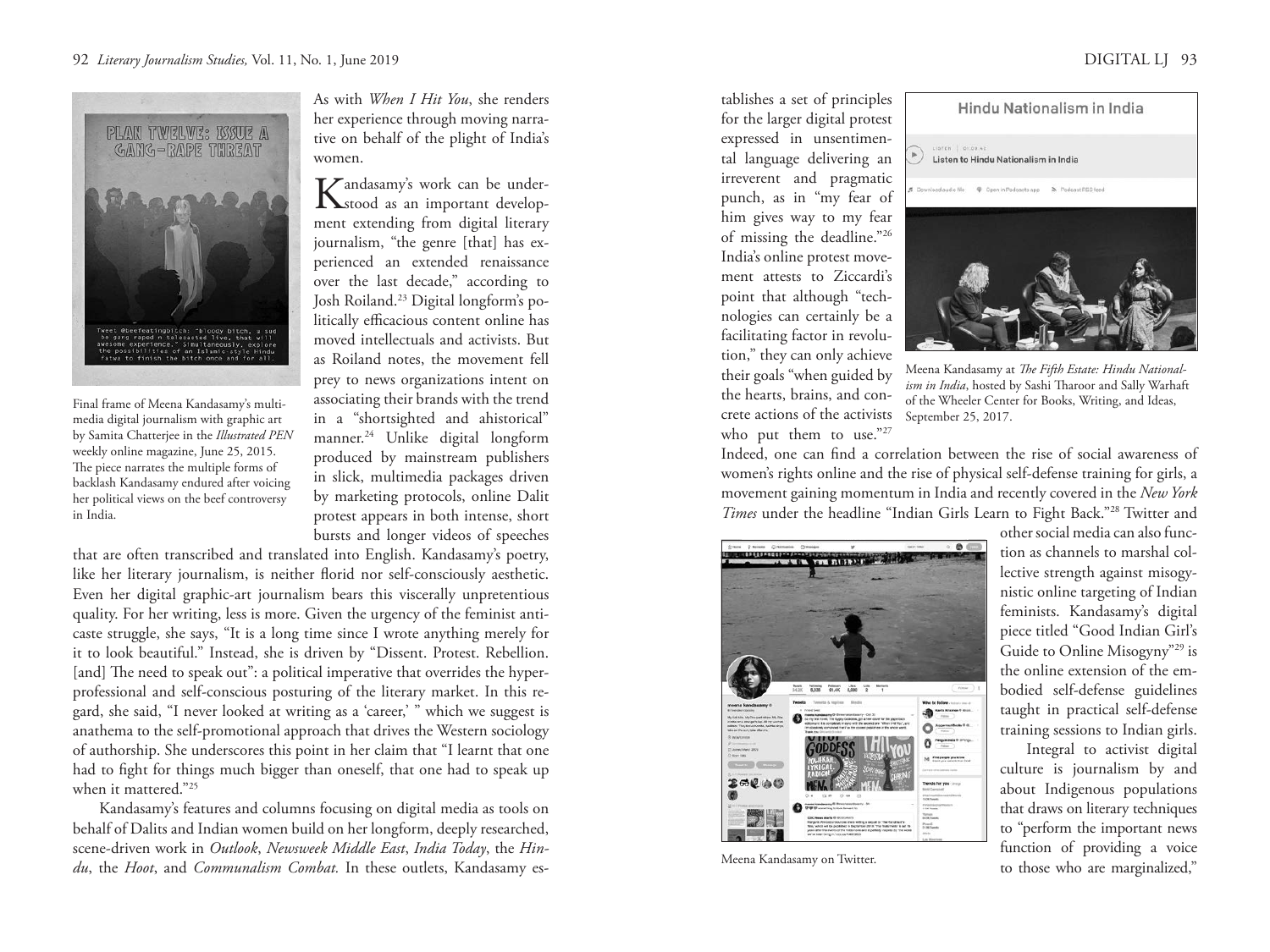as Jennifer Martin has noted.<sup>30</sup> As with aboriginal cultures in North America and Australia, the Dalits of India can be characterized as another marginalized population, "who," as Duncan McCue has observed of the Canadian aboriginal peoples, "have certainly been *under*represented in journalism," given the lack of stories about them and their communities. In addition, "they have also been *mis*represented," McCue argues, so that their suffering is made to seem natural.<sup>31</sup> The Dalit digital movement has seized online channels to tell their own stories of oppression and, crucially, to share strategies for dissent.

Inspiring that online movement is Kandasamy's journalism in *Outlook*. Its<br>defiance of retrograde gender politics recalls the writing of literary journalnspiring that online movement is Kandasamy's journalism in *Outlook.* Its ist Fanny Fern for the *New-York Ledger* in the 1850s.<sup>32</sup> The murder of citizens in India for consuming beef prompted Kandasamy to advocate for tolerance and depoliticization of dietary preference in her *Outlook* articles.<sup>33</sup> She has also used that publication to voice her dissent for India's crimes ("mass graves in Kashmir . . . mass rapes in Bastar," and "a caste society that massacres an entire Dalit village in one night") and censorship of literature, transgressions that led to her migration to England.34 This subversive bent in her career traces back to the development of her web presence through digital publications in the early 2000s, a time when she assembled her first WordPress site to make her poems and journalism more accessible, and thus more powerful as activist media, in one place online.

### **The Dalit Movement's Literary Origins**

"The Untouchables have no Press," wrote Babasaheb Ambedkar, founder of the Dalit protest movement he spearheaded during the 1920s.<sup>35</sup> In an article on caste bias in obituaries,<sup>36</sup> Kandasamy corroborated his claim with evidence from contemporary media's failure to cover the death of the man responsible for ensuring Ambedkar's legacy lived on.37



B.R. Ambedkar, social reformer and leader of the  $\frac{1}{2}$  than the combined population Dalit protest movement. Wikimedia Commons.

As an alternative to mainstream media's censorship of reporting on Dalit deaths, the internet circumvented such barriers for the publication of Dalit news. Kandasamy elsewhere noted Chandra Bhan's question, when he wrote in his journal the question of "why from a population of over 200 million Dalits (more

of France, the U.K., and Germany) . . . the caste intelligentsia was not prepared to explain why . . . there was not a single Dalit columnist in the English language press,"38 Kandasamy identified the root of the problem, which applies across media through Bollywood and radio, when she wrote, "Not only do the mainstream media refuse to give prominence to incidents of Dalit atrocities (treating them as space-filler events like the regular crime beat) but it also effectively denies space to grassroot Dalit movements."39 The internet now provides that space for personal stories of social consequence. Dalit literature and journalism



Cover of the Dalit Panther Manifesto, 1972. The Dalit Panthers were a militant group founded in Bombay, India and modeled after the Black Panther Party in the U.S. The group consisted of journalists and writers associated with the Dalit literary renaissance.

originally arose as mutually reinforcing tools of protest, as the founders of the Dalit Panthers, a radical Dalit group formed in 1972, were all writers for the periodical press.<sup>40</sup> Sparking the movement were two texts, "Dalit Panthers' Manifesto" and the poem "The Dalits Are Here," whose genres illustrate India's long history of convergence and continuity between political and literary modes of expression at the crucible of activism and aesthetics.



Babasaheb Ambedkar, jurist, reformer, and founder of the Dalit protest movement.

The personal and political serve similar func- $\perp$  tions in this case, as literary production from the onset of Dalit literature also included autobiographies, which should "not [be regarded] as individual literary texts, but as life stories written in the context of a movement to bring about change."41 Although several Dalit texts can be identified from earlier times, the real force and originality of Dalit writing traces back to the 1970s. Fueled by Ambedkar's principles, the writers who established the Dalit Panthers affirmed and expanded his critique of Gandhian Indian nationalism to launch a new social movement that rapidly became a pan-Indian phenomenon.<sup>42</sup>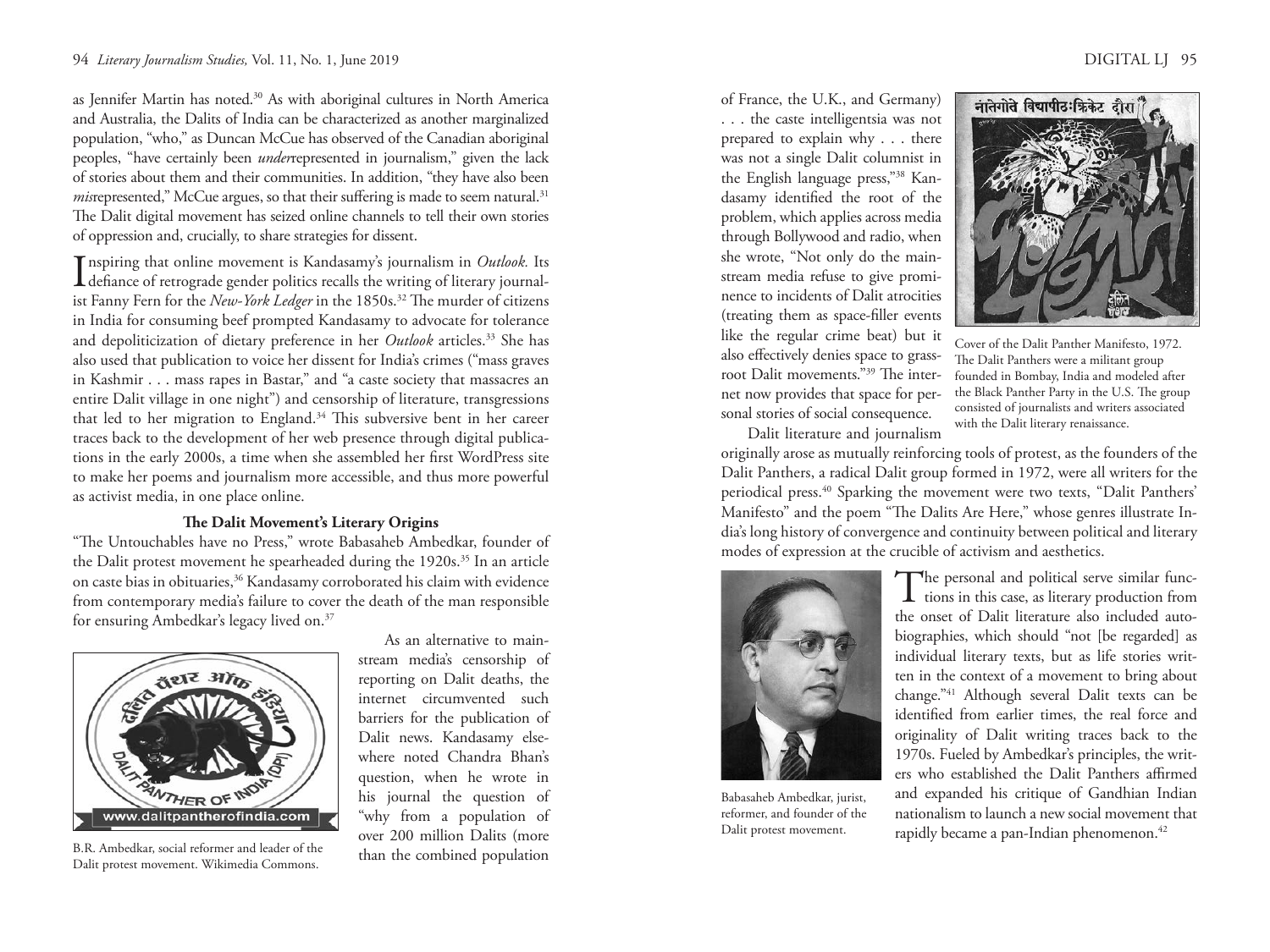*David O. Dowling, associate professor in the School of Journalism and Mass Communication at the University of Iowa, is the author of eight books, the most recent of which are* A Delicate Aggression: Savagery and Survival in the Iowa Writers' Workshop *(Yale) and* Immersive Longform Storytelling: Media, Technology, and Audience *(Routledge.) His articles on publishing industries and the culture of media production have appeared in such journals as*



Convergence, Genre, Digital Journalism, Digital Humanities Quarterly, *and* Journalism & Communication Monographs.

–––––––––––––––––



*Subin Paul is a doctoral candidate in the School of Journalism and Mass Communication at the University of Iowa, where he specializes in digital media, journalism studies, and international communication, with a focus on South Asia. His work has appeared in* Journalism, Journalism Practice, Digital Journalism, *and* Journalism History.

# **Notes**

 $\frac{1}{\sqrt{2\pi}}$ 

1 Kandasamy, "I Singe the Body Electric," para. 1.<br>
<sup>2</sup> Kandasamy, *When I Hit You*, 59.<br>
<sup>3</sup> Kandasamy, 76–77.<br>
<sup>4</sup> Kandasamy, 77.

- 
- 
- 
- <sup>5</sup> Kandasamy, 77–78.
- 

 $6$  Kandasamy, 78.<br>7 Kandasamy, "Interview: Meena Kandasamy on Writing about Marital Violence," para. 7, 4. 8 IALJS, "Celebrating *The Jungle*." 9 Connery, "Fiction/Nonfiction and Sinclair's *The Jungle*: Drinking from the

Same Well," 167.<br><sup>10</sup> Kandasamy, "Interview: Meena Kandasamy on Writing about Marital Vio-

lence," para. 15.

<sup>11</sup> Kandasamy, "I Singe the Body Electric," para. 5.<br><sup>12</sup> Soares, "A Global Context," 131; Herrscher, *Periodismo narrative*, 48–49.<br><sup>13</sup> Maier, Slovic, and Mayorga, "Reader Reaction to News of Mass Suffering,"

1011–29. 14 Morton, "The Role of Imagination in Literary Journalism," 106; Code,

Ecological Thinking, 207.<br><sup>15</sup> Hartsock, *A History of American Literary Journalism*, 132.<br><sup>16</sup> Couldry, *Why Voice Matters*, 106.<br><sup>17</sup> Connery, *Journalism and Realism*, xix.<br><sup>18</sup> MacLeish, "Poetry and Journalism," 7.<br><sup>19</sup>

- 
- 
- 
- 
- 
- <sup>20</sup> Kandasamy and Chatterjee, "How to Make a Bitch Give Up Beef," para. 1.
- <sup>21</sup> Kandasamy and Chatterjee, graphic 1. First published in "The *Obliterary Journal*, an anthology of comics and artwork centered around the theme of

meat-eating, published by Blaft Publications in Chennai, India," Kandasamy and Chatterjee, para. 2.<br>
<sup>22</sup> Kandasamy and Chatterjee, graphic 13.<br>
<sup>23</sup> Roiland, "Derivative Sport," 184.<br>
<sup>24</sup> Roiland, 185.<br>
<sup>25</sup> Kandasamy, "Meena Kandasamy on the Pursuit of Writing," para. 11, 10, 5.<br>
<sup>26</sup> Kandasamy,

- 
- 
- 
- 
- 
- 
- 
- 
- 
- <sup>31</sup> McCue, "Seeking *Debwewin*," 23.
- 
- 
- <sup>32</sup> Dowling, *The Business of Literary Circles*, 70–71.<br><sup>33</sup> See, for example, Kandasamy, "A Cowed-Down Nation."<br><sup>34</sup> Kandasamy, "I Am an Anti-National . . . Count Me Out," para. 2, 1, 3.<br><sup>35</sup> Ambedkar, "What Congress an
- 
- <sup>36</sup> Kandasamy, "Mourning and the Media<sup>i</sup>s Bias," para. 5.
- 
- <sup>37</sup> Kandasamy, "Dalits and the Press in India," 126–27.<br><sup>38</sup> Bhan Prasad, *Dalit Diary, 1999–2003: Reflections on Apartheid in India,*

April 4, 1999, 1, quoted in Kandasamy, "Dalits and the Press in India," 126.<br><sup>39</sup> Kandasamy, "Dalits and the Press in India," 127.

- 
- <sup>40</sup> Satyanarayana and Tharu, "Dalit Writing: An Introduction," 20–21.<br><sup>41</sup> Satyanarayana and Tharu, 20.
- 
- <sup>42</sup> Satyanarayana and Tharu, 20–21.

### **Bibliography**

Abi-Habib, Maria. " 'Men Treat Us like We Aren't Human.' Indian Girls Learn to Fight Back." *New York Times*, April 16, 2018. https://www.nytimes. com/2018/04/16/world/asia/india-girls-self-defense.html.